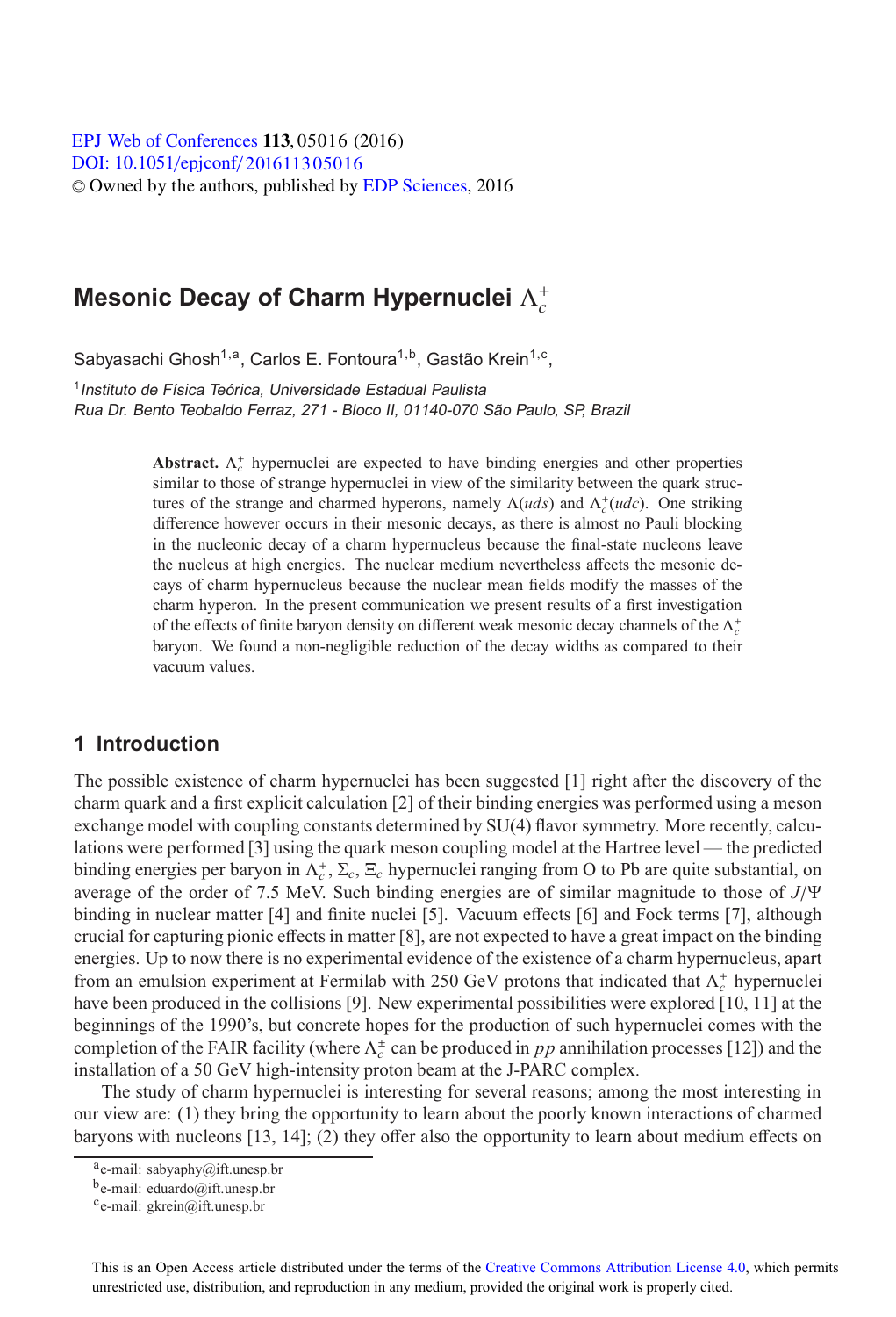diquark correlations, as the masses of the light *u* and *d* quarks are affected by the medium while the mass of the heavy *c* quark is not affected; and (3) few-nucleon (typically one or two) charmed states have the potential of having a rich spectroscopy similar to the X,Y,Z mesons.

One particular observable that can be affected by the medium is the weak-decay lifetime of the charmed baryon because of the change in its mass. There are no Pauli blocking effects on the decaying baryon – for the case of  $\Lambda_c^+$ , for instance, the decays  $\Lambda \pi^+$  and  $\Sigma^+ \pi^0$  are not blocked, and in the decay  $n\overline{K}^0$  the proton leaves the nucleus with a large momentum. In the present communication we presen  $p\overline{K}^0$  the proton leaves the nucleus with a large momentum. In the present communication we present the results of a first investigation [15] of the effects of finite baryon density on different weak mesonic decay channels of the  $Λ<sub>c</sub><sup>+</sup>$  baryon.

## **2** In-medium mesonic decays of  $\Lambda_c^+$

We evaluate the decay rate in infinite nuclear matter via the imaginary part of the self-energy diagram depicted in Fig. 1. To evaluate the diagram, we employ the effective weak-decay Lagrangian density

$$
\mathcal{L}_{\Lambda_cBM} = ig_{\Lambda_cBM} \overline{\psi}_{\Lambda_c} \left( A_{BM} + B_{BM} \gamma^5 \right) \phi_M \psi_B + \text{h.c.},\tag{1}
$$

where  $g_{\Lambda_cBM} = 10^{-2} G_F V_{ud} V_{cs}$ , with  $G_F = 1.16 \times 10^{-5} \text{ GeV}^{-2}$  being the Fermi constant and  $V_{ud} = 0.974$   $V = 0.973$  relevant CKM matrix elements. For the density dependence of  $\Lambda^+$  we use the 0.974,  $V_{cs} = 0.973$  relevant CKM matrix elements. For the density dependence of  $\Lambda_c^+$  we use the results from the OMC model [3]. Finite nuclei can be treated in the local density approximation results from the QMC model [3]. Finite nuclei can be treated in the local density approximation.



**Figure 1.** (a) One loop baryon-meson *BM* self-energy of  $\Lambda_c^+$ :  $B = \Lambda$ ,  $\Sigma^+$ ,  $p$ ;  $M = \pi^+$ ,  $\pi^0$ ,  $\overline{K}^0$ . (b) decay diagram, the imaginary part of (a) the imaginary part of (a).

We start examining the role of the Pauli principle in the  $\Lambda_c^+ \to p\bar{K}^0$  decay, neglecting all other possible medium effects. The in-medium decay width  $\Gamma_T(q)$  for a generic baryon-meson (BM) decay  $\Lambda_c^+ \to BM$ , where  $q = |\mathbf{q}|$  with **q** the momentum of the  $\Lambda_c^+$ , can be written as the difference  $\Gamma_T(q) = \Gamma_T(q) - \Gamma_T(q)$ , where  $\Gamma_{\nu}(q)$  is vacuum decay width and  $\Gamma_T(q)$  is a density dependent width due to Γ*V*(*q*) – Γ<sub>*D*</sub>(*q*), where Γ<sub>*V*</sub>(*q*) is vacuum decay width and Γ<sub>*D*</sub>(*q*) is a density dependent width due to Pauli-blocking:

$$
\begin{pmatrix}\n\Gamma_V(q) \\
\Gamma_D(q)\n\end{pmatrix} = \frac{g_{\Lambda_cBM}^2}{16\pi q m_{\Lambda_c}} \left[ (m_{\Lambda_c} + m_B)^2 - m_M^2 \right] \left[ |A_{BM}|^2 + \left( \frac{(m_{\Lambda_c} - m_B)^2 - m_M^2}{(m_{\Lambda_c} + m_B)^2 - m_M^2} \right) |B_{BM}|^2 \right] \times \int_{\omega^-(q)}^{\omega^+(q)} \left( \frac{1}{\theta(\omega - \omega^{\text{th}}(q))} \right) d\omega,
$$
\n(2)

where  $m_{\Lambda_c}$ ,  $m_B$  and  $m_M$  are the masses of  $\Lambda_c^+$ , baryon *B* and meson *M*, respectively, and  $\theta$  is the step function with function with

$$
\omega^{\pm}(q) = \frac{R^2}{2m_{\Lambda_c}^2} \left[ (q^2 + m_{\Lambda_c}^2)^{1/2} \pm qW \right], \qquad \omega^{\text{th}}(q) = \left( q^2 + m_{\Lambda_c}^2 \right)^{1/2} - \left( k_F^2 + m_B^2 \right)^{1/2}, \qquad (3)
$$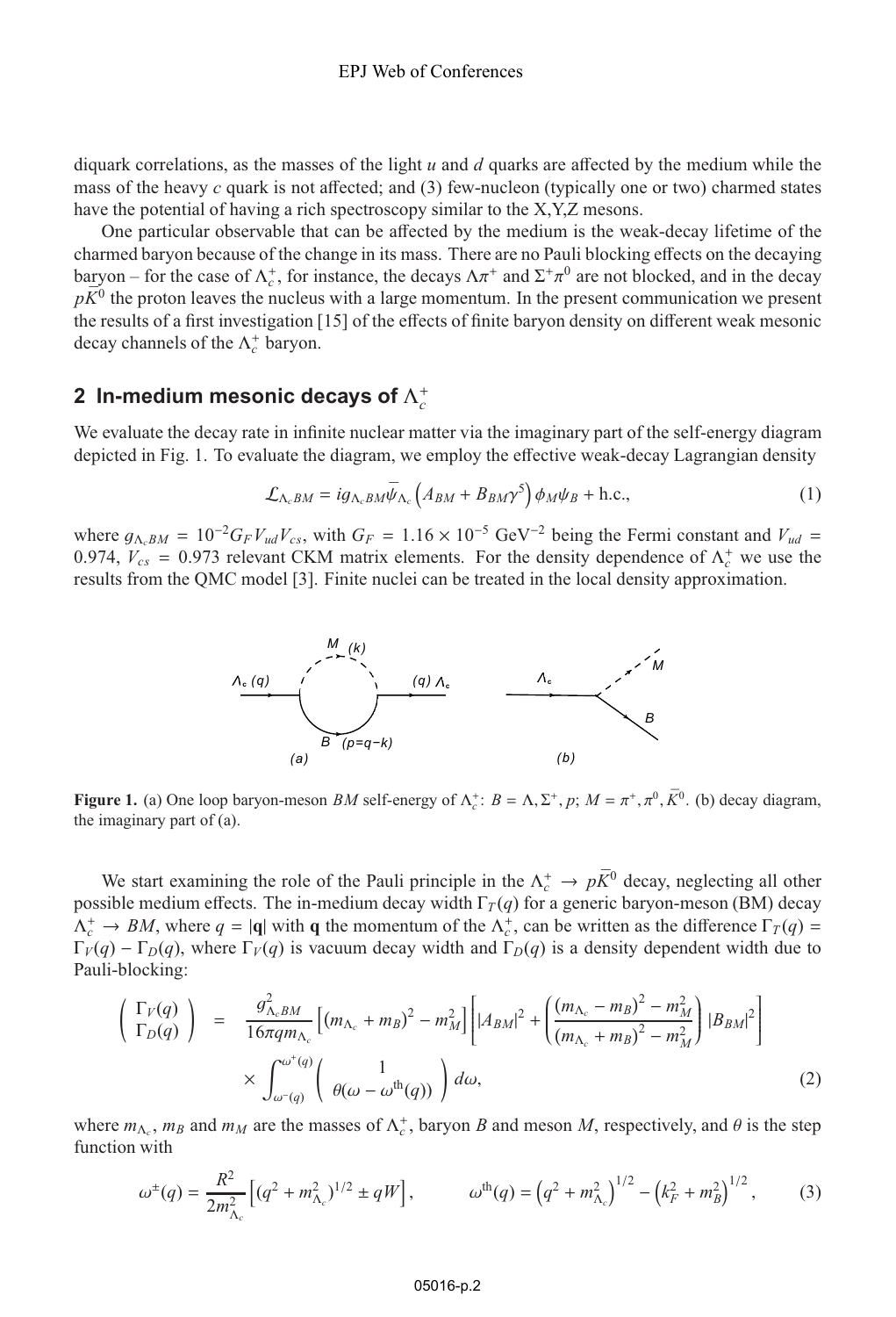where  $R^2 = m_{\Lambda_c}^2 + m_M^2 - m_B^2$ ,  $W = (1 - 4m_M^2m_{\Lambda_c}^2/R^4)^{1/2}$ , and  $k_F$  is the nuclear matter Fermi momentum<br>given in terms of the hervon density a set  $k = (3\pi^2/2, \text{e})^{1/3}$ given in terms of the baryon density  $\rho$  as  $k_F = (3\pi^2/2\rho)^{1/3}$ .<br>There is no Pauli blocking in the  $\Lambda^+ \to \Lambda \pi^+$  and  $\Lambda^+ \to$ 

There is no Pauli blocking in the  $\Lambda_c^+ \to \Lambda \pi^+$  and  $\Lambda_c^+ \to \Sigma^+ \pi^0$  decays and  $\Gamma_D(q)$  is nonzero only in nucleonic decay  $\Lambda^+ \to nK^0$ . Notice that  $\Gamma_D(q)$  vanishes for  $\rho_D = 0$  as  $\omega^{\text{th}}(q) \ge \omega^+(q)$  in this case the nucleonic decay  $\Lambda_c^+ \to p\overline{K}^0$ . Notice that  $\Gamma_D(q)$  vanishes for  $\rho_B = 0$  as  $\omega^{\text{th}}(q) > \omega^+(q)$  in this case<br>and the step function in Eq. (2) gives zero for the integral. The dot-dashed line in Eig. 2 presents t and the step function in Eq. (2) gives zero for the integral. The dot-dashed line in Fig. 2 presents the momentum dependence of the ratio  $\Gamma_T/\Gamma_V = 1 - \Gamma_D/\Gamma_V$  for the  $\Lambda_c^+ \to p\overline{K}^0$  decay channel in nuclear matter  $I_0 = \rho_0 = 0.16$  fm<sup>-3</sup>). Clearly, the effect of the Pauli principle is negligible. Physically, this is matter ( $\rho = \rho_0 = 0.16$  fm<sup>-3</sup>). Clearly, the effect of the Pauli principle is negligible. Physically, this is due to the fact that the momentum of the outgoing proton is of the order of or larger than the Fermi due to the fact that the momentum of the outgoing proton is of the order of, or larger than the Fermi momentum — this is transparent in the plot of  $\omega^{th}(q)$  that shows that it barely takes values within the region delimited by the curves of  $\omega^+(q)$  and  $\omega^-(q)$  as demanded by the theta function in Eq. (2) for a  $\Gamma_D(q) \neq 0.$ 



**Figure 2.** Momentum dependence of the ratio of the total to vacuum decay widths (dash-dotted line) for the  $\Lambda_c \to p\bar{K}^0$  decay channel in nuclear matter at the saturation density ( $\rho = \rho_0 = 0.16$  fm<sup>-3</sup>). Also shown are the quantities  $\omega^+(q)$  (dashed line)  $\omega^-(q)$  (dotted line) and  $\omega^{\text{th}}(q)$  (solid line) quantities  $\omega^+(q)$  (dashed line),  $\omega^-(q)$  (dotted line), and  $\omega^{th}(q)$  (solid line).

Next, we consider the effect of the in-medium mass shift of  $\Lambda_c^+$  on the decay widths of the different channels — as the proton leaves the nucleus with high momentum, its mass shift is negligible. The density dependence on the mass is taken from the QMC model [3], which can be parametrized as

$$
m_{\Lambda_c}^*(\rho)/m_{\Lambda_c} = a_0 e^{-a_1 \rho/\rho_0} + a_2,
$$
\n(4)

with  $a_0 = 0.121$ ,  $a_1 = 0.565$  and  $a_2 = 0.878$ . The in-medium decay width is denoted by  $\Gamma<sub>o</sub>$  and is given by the same expression as  $\Gamma_V$  in Eq. (2) but with  $m_{\Lambda_c}$  replaced by  $m_{\Lambda_c}^*$ . In Fig. 3 we present the ratio  $\Gamma_{\rho}/\Gamma_{V}$  as function of the baryon density, where  $\Gamma_{\rho}$  is evaluated at *q* =  $m_{\Lambda_c}^{*}$  and  $\Gamma_{V}$  is evaluated at *q* = *m*<sub> $\Lambda_c$ </sub>. at  $q = m_{\Lambda_c}$ . At the nuclear matter saturation density,  $m_{\Lambda_c}^* = 2.146$  GeV. The in-medium reduction of the decay widths is not small. Specifically, at the normal nuclear matter density, the reductions are the decay widths is not small. Specifically, at the normal nuclear matter density, the reductions are 14.5%, 12% and 6.5% for  $\Lambda_c \to \Lambda \pi^+$ ,  $\Sigma^+ \pi^0$ , and  $pK^0$  decay channels, respectively. A local density approximation leads to similar reductions for medium to heavy nuclei [15].

Several issues need careful examination before definite conclusions can be drawn. Specifically, SU(4) flavor symmetry breaking in meson-baryon couplings have been shown to be significant [16] and its impact on the results needs to be assessed — the subject is also of crucial importance for the *DN* interaction [14] in connection to *D*-mesic nuclei. The consequences of medium modifications on the mass of  $Λ<sub>c</sub><sup>+</sup>$  on non-mesonic weak decays of charmed hypernuclei is under investigation [17].